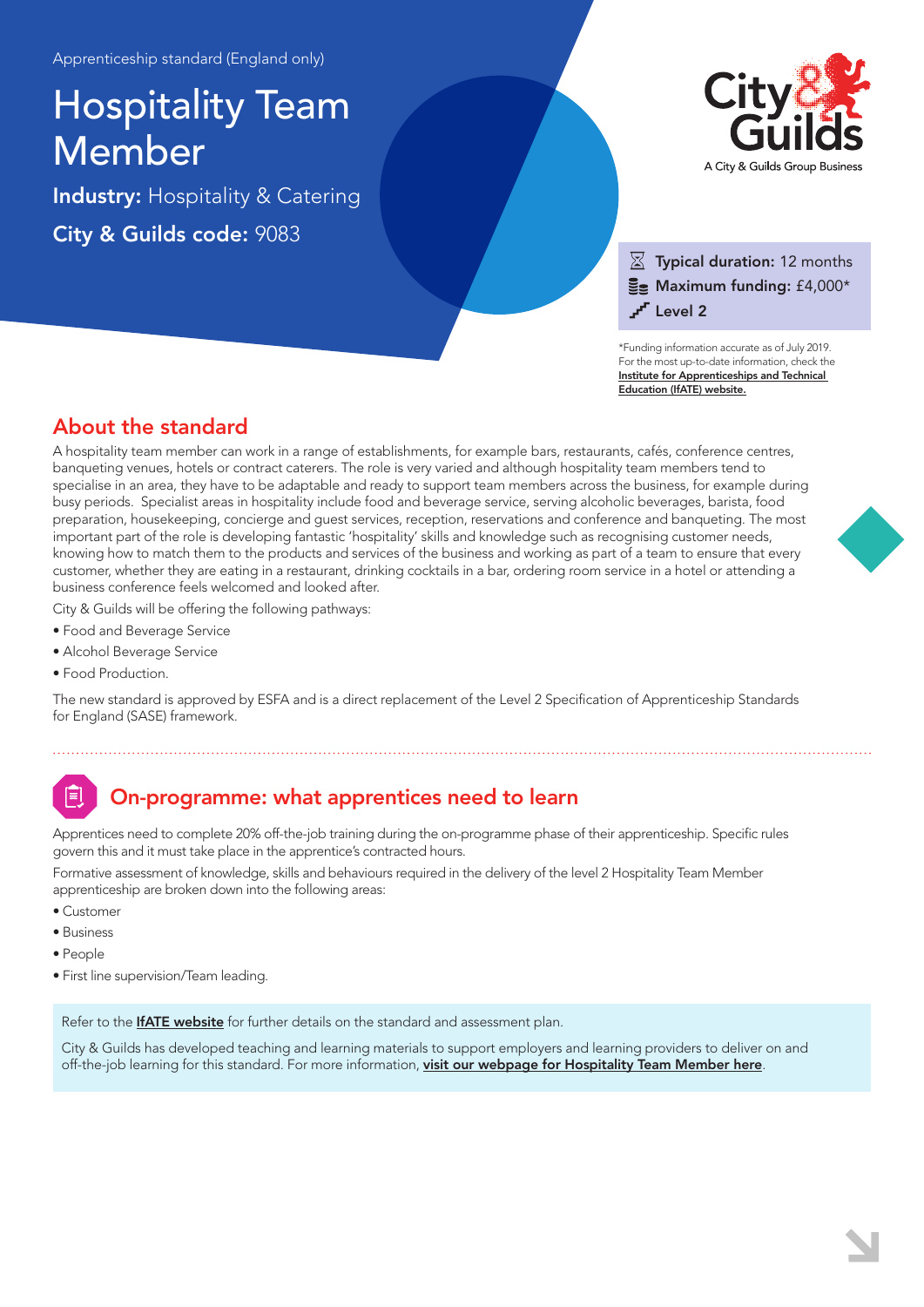## Gateway requirements

Before you can book end-point assessment (EPA), the provider and employer sign off that the apprentice will be ready for EPA.

For this standard, the employer and provider will need to sign a declaration to agree the apprentice has met the relevant Hospitality Team Member knowledge, skills and behaviours as set out in the standard. The apprentice must have achieved maths and English (Level 1) and taken the test for Level 2 and have prepared a two week work schedule, business project proposal and business operation brief.

Prior to any assessment occurring an initial meeting will take place with the apprentice, employer and IEPA where the assessment process and schedule of assessments will be discussed and agreed. This may be face to face or via conference call.

As part of our EPA service, City & Guilds will check all gateway evidence before the EPA event so you can have the confidence that the apprentice is ready for EPA.



### EPA: how apprentices demonstrate their learning

As defined in the assessment plan, the assessment events for this standard are:





#### Synoptic knowledge test 90-minute multiple choice test via e-volve, our platform for online testing. Graded

distinction, pass or fail.

Two-hour practical workplace observation. Graded distinction, pass or fail. The IEPA will assess the apprentice in the workplace.

Practical observation

Business project A project looking at an

idea/opportunity to make improvements to the business. Graded distinction, pass or fail.



#### Professional discussion

40 minutes including 10 minutes to discuss the business project, graded distinction, pass or fail. Face to face or via our online video conference platform.

City & Guilds will allocate a skilled and experienced professional to assess the apprentice objectively against the standard. All assessments are standardised and quality assured.

To help you prepare apprentices and ensure they feel ready for assessment, we have created a suite of preparation resources, including:

- EPA pack: Details behind the standard and assessment plan, guidance on EPA tasks and grading, procedures for re-sits, timelines, venue and resource requirements for EPA. It is important that you are familiar with this information
- EPA exemplar materials: Available for tutors, providing real assessment examples for each assessment type, such as transcripts and examples of good practice
- **EPA preparation tool:** Personalised login for each apprentice with useful learning resources relevant to the assessment skills required for their standard, ensuring they feel ready for their EPA experience
- recording forms: Supporting you to complete key stages of EPA readiness, we have prepared forms to give you peace of mind and confidence that everything is covered
- LIEPA report: A report produced by our lead independent end-point assessor (LIEPA) with insight into the EPA results for this standard and findings across all centres. These reports can help you refine your delivery to improve success rates
- **•** our dedicated EPA customer success team will be on hand to support you through your EPA journey.

### Apprenticeship certification

As well as receiving their IfATE apprenticeship certificate, the apprentice will receive a City & Guilds statement of achievement for EPA.